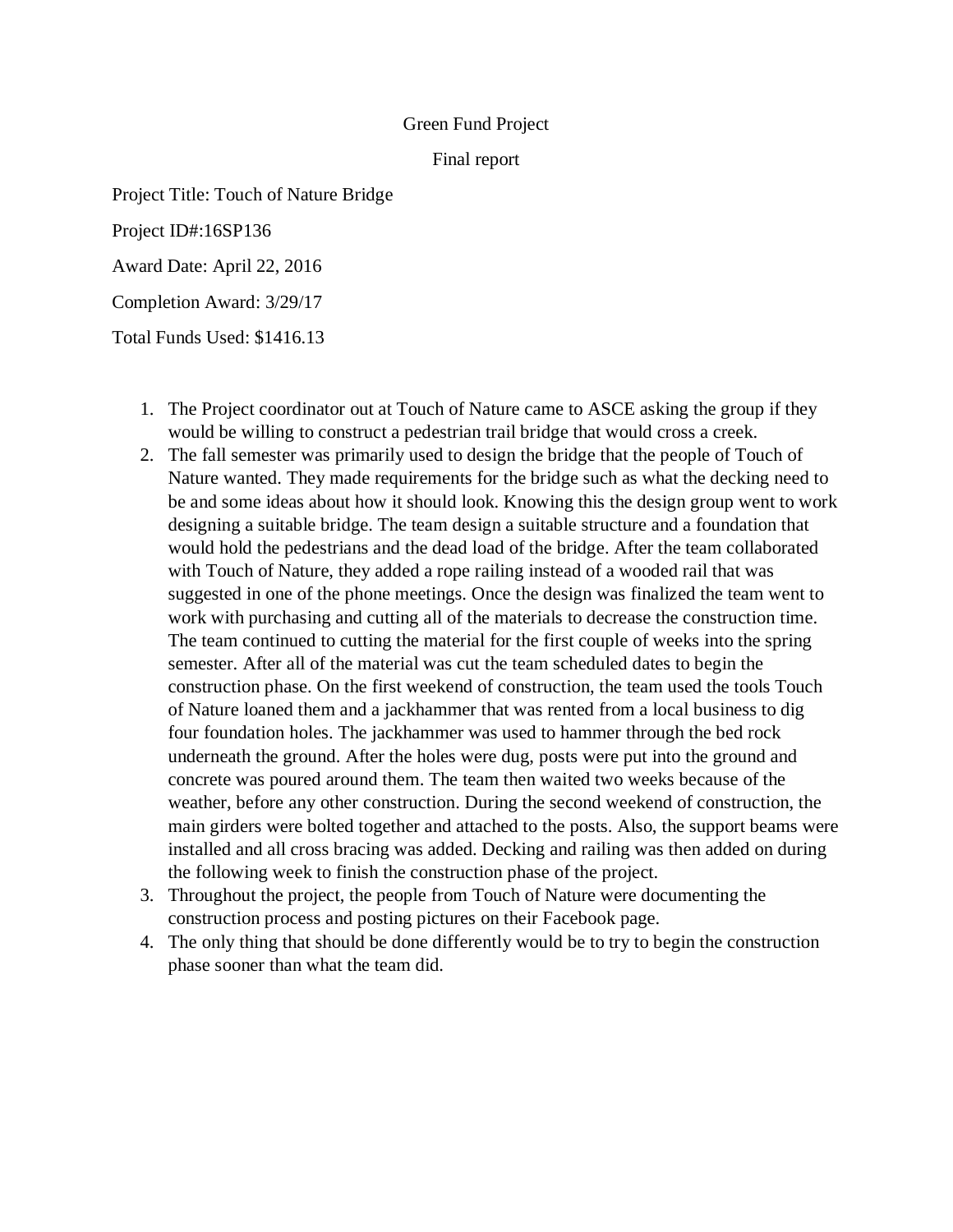

The existing bridge Post holes being dug





Post being set girders and support beams